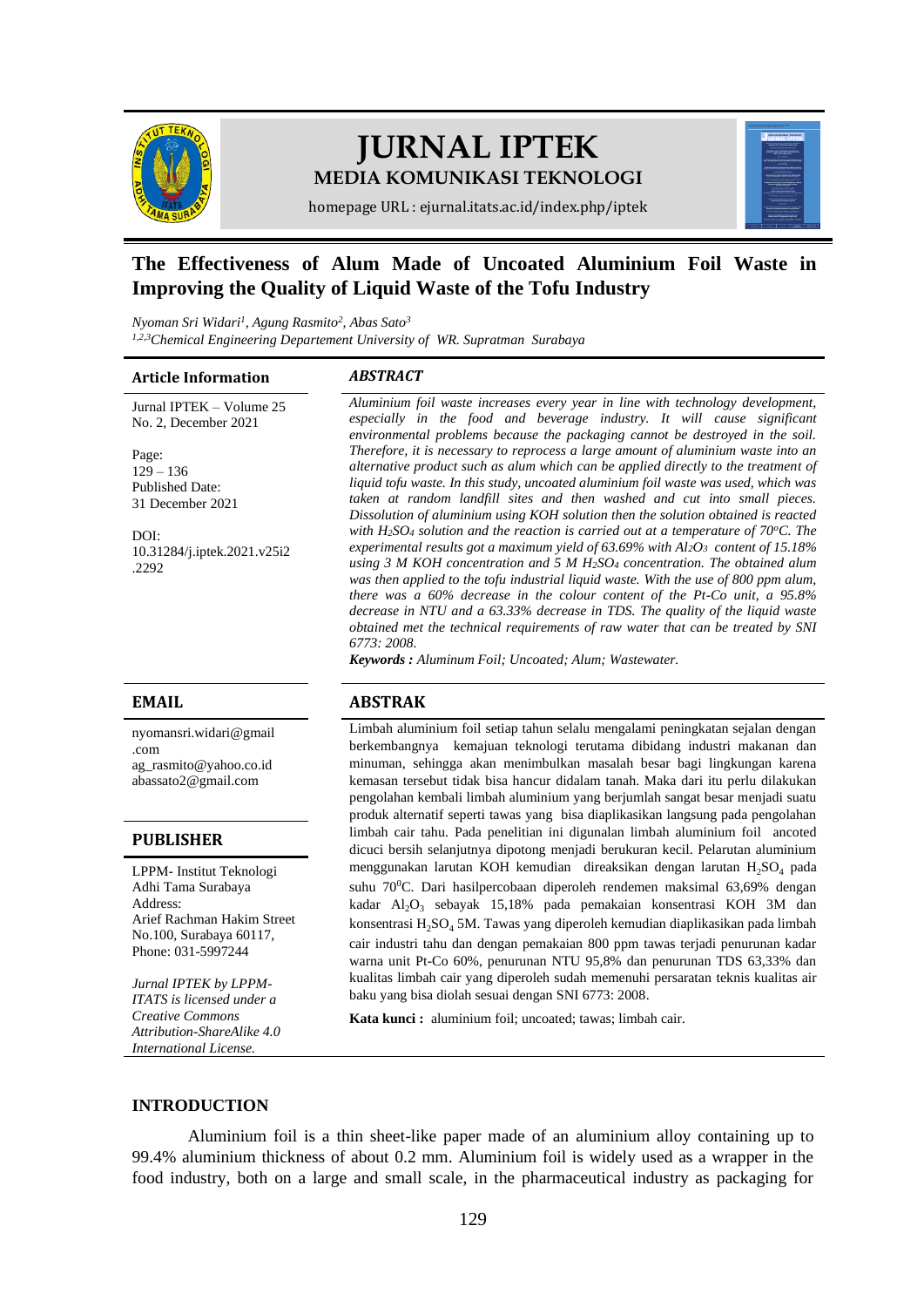certain drugs, in medicine and health, in chemical and microbiology laboratories, glassware packaging so that it is sterile. Aluminium foil is widely used as a wrapping material because it has distinctive properties such as being non-toxic, resistant to heat and water vapour, easy to shape in use so that it can make it easier to use during the sterilization process, is corrosion resistant and has high thermal conductivity [\[1\].](#page-7-0) In addition to its advantages, aluminium foil can also cause negative impacts that cannot be ignored for the environment. The use of aluminium foil always increases every year, causing an increasing amount of waste because the aluminium foil is an inorganic material that is very difficult to destroy in the soil. Pollution caused by solid waste aluminium foil on the environment is getting worse. It must immediately get serious attention from the wider community and the government so that the domain does not suffer damage and lose land, water and air [\[2\].](#page-7-1) Considering the lousy impact caused by the use of aluminium foil, it is necessary to find a way out, namely to recycle waste so that it can be used as an alternative material for industrial wastewater treatment.

The tofu industry produces waste which can be grouped into two, namely solid waste and liquid waste. Solid waste has been used as fodder for livestock, and some are made of flour for specific food preparations. In contrast, the liquid waste has not been processed optimally and even directly dumped into the river [\[3\].](#page-7-2) In 1 kg of soybeans processed into tofu can produce about 35-45 litres of liquid waste consisting of protein, fat, carbohydrates and suspended solids [\[4\]](#page-7-3)[\[5\].](#page-7-4) Tofu liquid waste is organic waste that can easily cause unpleasant odours if not treated immediately. Tofu waste is usually thicker than pure water, slightly yellow, has a pungent, sour smell and has a temperature above  $40^{\circ}$ C with a TSS content of 5603 mg/l. Meanwhile, according to the regulation of the Ministry of Environment No. 5 of 2015, it is stated that the quality standard of tofu waste contains a maximum TSS of 200 mg/l. Referring to the regulation, the liquid waste tofu must be processed first before being drained by the river body so that it does not poison the biota in the river flow [3].

Several studies have been carried out in the context of reprocessing aluminium packaging waste which aims to preserve the environment and increase the economic value of the trash. Research conducted by [\[6\]](#page-7-5)[\[7\]](#page-7-6)[\[8\]](#page-7-7)[\[9\]](#page-7-8)[\[10\]c](#page-7-9)oncluded that alum obtained from aluminium waste in the form of used cans could be used for water purification processes, only from these studies each get different yields and quality because the Al content of the raw materials used is other. Alum from used beverage cans can also reduce iron, manganese, and calcium levels in acid mine water treatment  $[11][12]$ .

To manufacture coagulants [\[13\],](#page-7-12) use plain aluminium foil packaging and coloured aluminium foil. Under the same conditions, the alum produced from plain aluminium foil had an Al2O3 content of 11.85%, while the Al2O3 blood-coloured aluminium foil was only 4.89%. It turns out that aluminium waste can be used to produce hydrogen gas with the highest conversion achieved at a NaOH concentration of 6 N and a reaction time of 5 minutes which is 51.346%. The yield of hydrogen produced reaches 6.229% [\[14\].](#page-7-13)

Based on the results of previous research, it is still necessary to develop a more effective way of recycling aluminium foil waste and applying the product obtained to reach the target. Researchers plan specifically to treat uncoated aluminium foil waste using KOH and  $H<sub>2</sub>SO<sub>4</sub>$ reactants at specific concentrations in the hope of producing a product in the form of alum or potassium aluminium sulfate  $KAI(SO<sub>4</sub>)<sub>2</sub>$ . 12H<sub>2</sub>O, which will be applied to the tofu industrial wastewater. It is hoped that the obtained from the recycling of aluminium foil can be used directly to the liquid waste of the tofu industry so that a clean environment is obtained, free from solid aluminium foil waste and tofu waste that flows into the river does not damage the biota in the river flow. This is by the statement [\[15\]](#page-7-14) that alum is a type of coagulant widely used in water purification processes, especially for urban industrial waste that contains high total solid and dyes to meet household water needs. The study aimed to obtain the best method and composition for manufacturing  $KAI(SO<sub>4</sub>)<sub>2</sub>12H<sub>2</sub>O$  alum made from uncoated aluminium to get the maximum yield.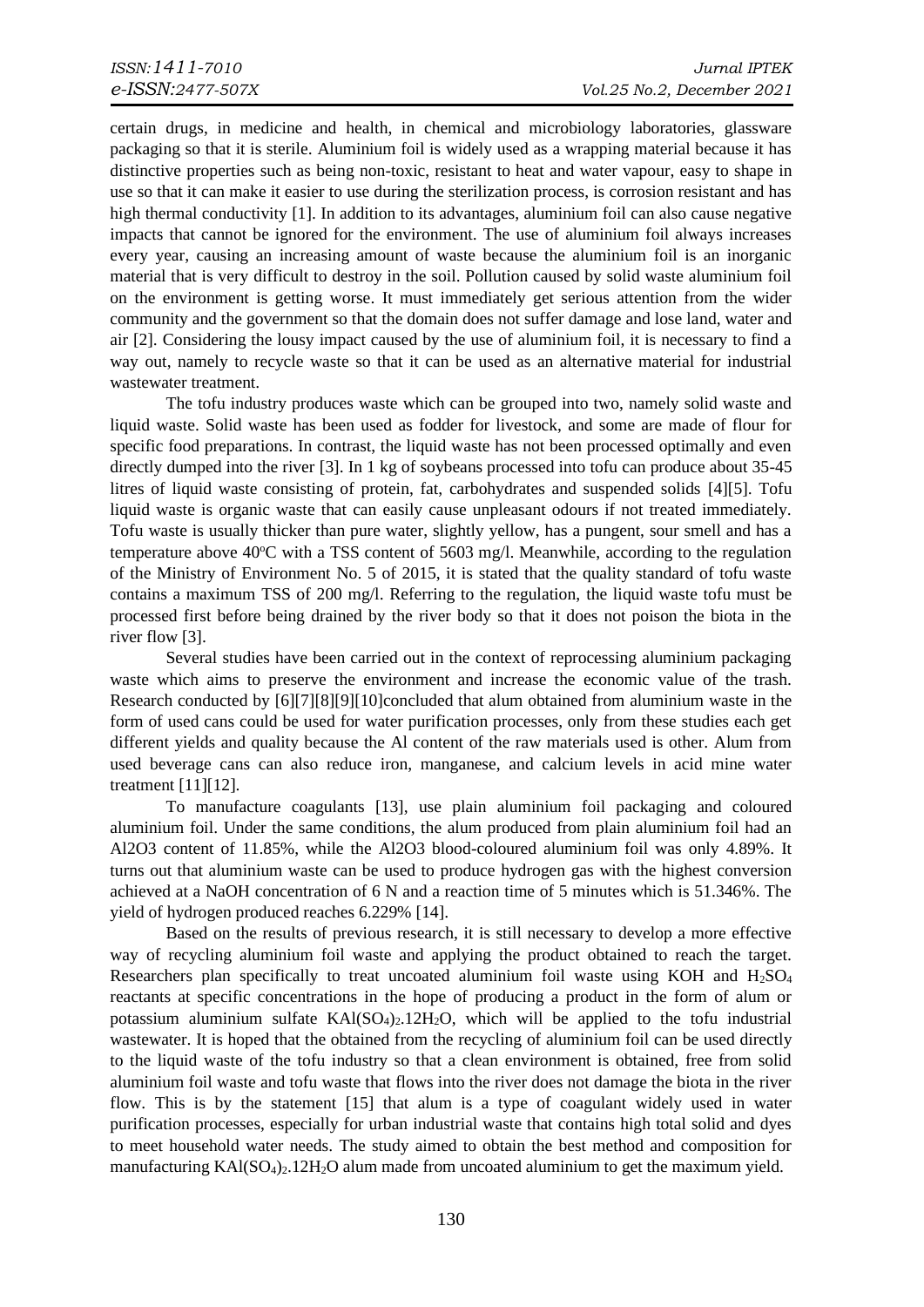The benefit of the research is to provide information to the public that aluminium foil waste can be recycled into  $KAI(SO<sub>4</sub>)<sub>2</sub>$ . 12H<sub>2</sub>O alum which can be applied directly to the tofu industrial wastewater treatment to reduce the amount of aluminium foil waste that cannot be destroyed in decades and can reduce the exploitation of bauxite mining which is a non-renewable natural resource.

# **LITERATURE REVIEW**

## **Raw materials**

Aluminium is the most abundant type of silvery-white metal, clay, lightly forged, durable and lightweight, so it is widely used in various industries and household appliances. The most prominent use is as a material making cans and aluminium foil. Aluminium is also readily soluble in acidic solutions. Aluminium can be oxidized on its surface when exposed to air, but the oxide layer can protect the inner object against further oxidation. Aluminium is the most valet ion in its compounds. Ions (Al+3) can form colourless salts with colourless anions. Aluminium sulfate can only be made in a solid-state, in a solution of water will be hydrolyzed to form aluminium hydroxide  $AI(OH)3$ . Aluminium sulfate forms double salts with sulfates of monovalent cations with crystalline forms called alums.

Aluminium that has undergone several processes exists in thin sheets with a thickness of less than 0.2 mm. Aluminium sheets with a thickness of fewer than 150 microns called aluminium foil is a layer of alloy containing 99.4% aluminium. Aluminium foil can be made in various forms depending on its use, such as food and beverage packaging. Aluminium foil is very wide because it has many advantages. It includes being impervious to air, water, and fat, does not affect taste and smell and is clean but easily damaged due to sam, kitchen salt and heavy metals.

Potassium hydroxide (KOH) is a white or yellow solid crystal. It is a compound in the strong base group that is easily soluble in water with solubility in water (25 $^{\circ}$ C): 1100 g / L. When reacted with acids, they form salts and can react with  $CO<sub>2</sub>$  in the air to form  $K<sub>2</sub>CO<sub>3</sub>$  and water.

Sulfuric acid  $(H_2SO_4)$  is a viscous oil-like liquid, colourless, and a strong acid that is highly corrosive to metals, reacts violently with exothermic water and is a polar compound that can be used as a solvent for organic compounds.

#### **Products**

Alum is a hydrogenated double sulfate salt with  $M^+M^{+3}(SO_4)_2.12H_2O$ , where  $M^+$  is a univalent cation. Alum, commonly known as aluminium sulfate dodecahydrate, is widely used in clean water treatment plants that are more popular with alum. In contrast, potassium alum is widely used for sewage treatment. Potassium alum is a colourless and crystal-shaped compound. The solution is acidic and easily soluble in water. Alum is widely used as a coagulant in water treatment and liquid waste because it effectively attracts particles in the colloidal and suspended form [\[16\].](#page-7-15) It is called flocculation because it can clump colloidal particles together to form large clumps and quickly deposit or filter. Alum has significant adsorb power because it can absorb dirt, toxins, odours, etc. The primary material for making alum is aluminium metal. Aluminium is a metal that is widely used in everyday life, such as for household appliances, construction, electricity, electronic equipment, and the packaging industry in aluminium foil. Many aluminium foil waste is wasted and causes problems for the environment due to waste hoarding that is difficult to destroy. In contrast, aluminium foil waste can still be recycled into alum that can be utilized for waste treatment.

 The manufacture of aluminium foil waste is uncoated using potassium hydroxide (KOH) and sulfuric acid  $(H_2SO_4)$ . The reactions that occur at the time of the addition of KOH solution to aluminium foil are as follows [\[17\]:](#page-7-16)

$$
2 \text{ Al}(s) + 2 \text{ KOH}(aq) + 6 \text{ H}_2\text{O}(l) \longrightarrow 2 \text{ KAl}(\text{OH})_4(aq) + 3 \text{ H}_2(g) \tag{1}
$$

The addition of KOH binds the  $Al^{+2}$  cations contained in the aluminium foil to form KAl(OH)4, which is easily soluble in water and the formation of hydrogen gas bubbles. The reaction is exothermic, and the reaction is complete after the gas bloat is gone. And to speed up the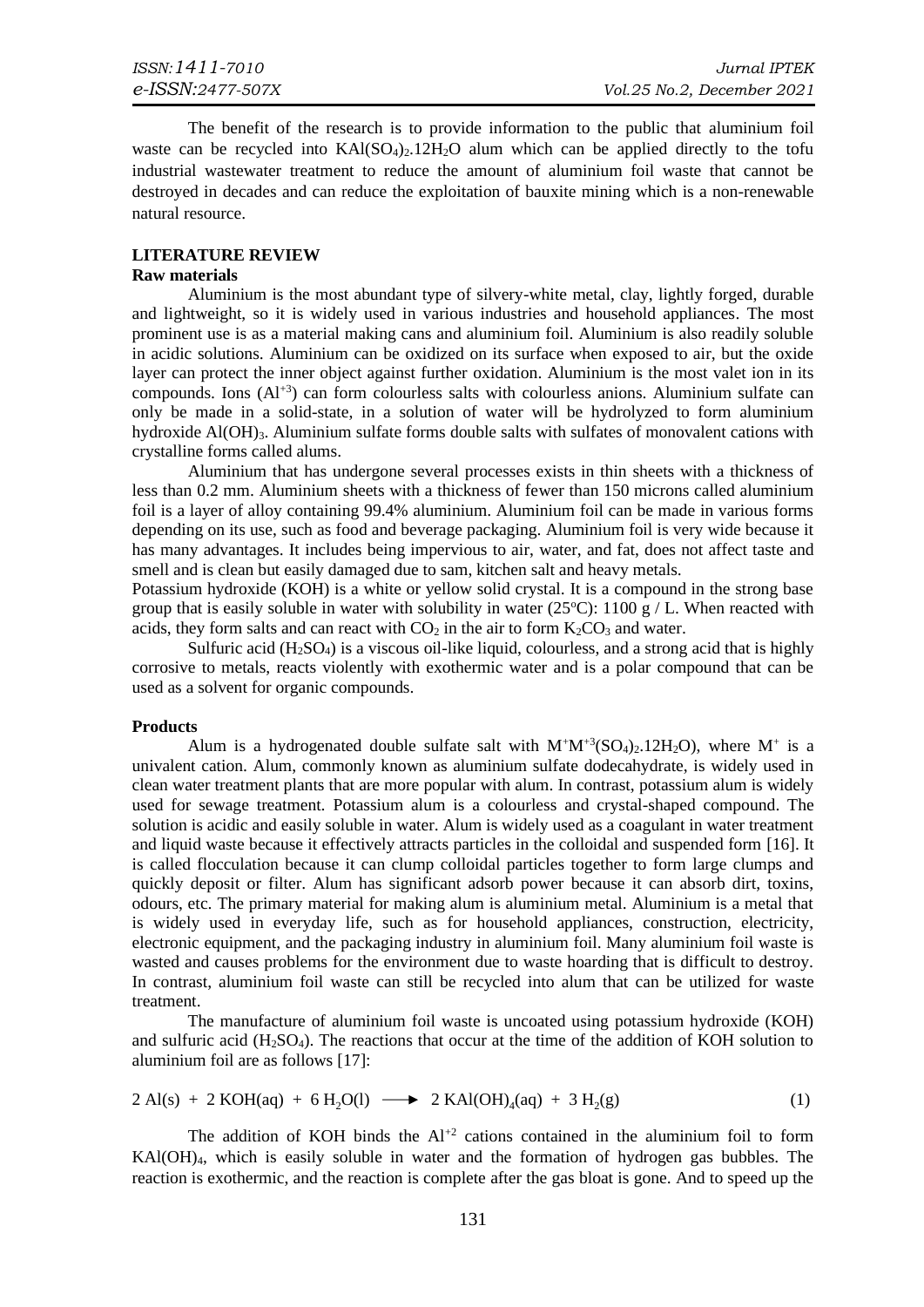reaction, heating is carried out at around 70°C. The addition of KOH needs to be made in excess to avoid the formation of  $AI(OH)_{3}$ .

The obtained filtrate was filtered to separate the impurities in the form of residue, and then the clear solution got was reacted with sulfuric acid  $(H_2SO_4)$ . The reaction is as follows:

$$
2 \text{ KAl(OH)}_{4}(aq) + H_{2}SO_{4}(aq) \longrightarrow 2 \text{Al(OH)}_{3}(s) + K_{2}SO_{4}(aq) + 2 H_{2}O(l) \tag{2}
$$

The H<sub>2</sub>SO<sub>4</sub> solution will react perfectly with KAl(OH)<sub>4</sub>, then the formed Al(OH)<sub>3</sub> reacts directly with excess  $H_2SO_4$  so that the following reaction occurs:

$$
2\text{Al(OH)}_{3}(s) + 3 H_{2} \text{SO}_{4}(aq) \longrightarrow \text{Al}_{2}(SO_{4})_{3}(aq) + 6H_{2}\text{O}(l)
$$
\n(3)

A clear solution of  $Al_2(SO_4)$ <sub>3</sub> is formed in this reaction. It will then react again with K<sub>2</sub>SO<sub>4</sub> as a result of a reaction (2) and the development of a reaction (3) in the form of a saturated solution, and when cooled, it will form white crystals, which are thought to compound  $KAI(SO<sub>4</sub>)<sub>2</sub>12H<sub>2</sub>O$  with the following reaction:

$$
K_2SO_4 + Al_2(SO_4)_3 + 12 H_2O \longrightarrow KAl(SO_4)_{2}.12H_2O \tag{4}
$$

KAl(SO<sub>4</sub>)<sub>2</sub>.12H<sub>2</sub>O, alum crystals obtained then washed using 50% ethanol solution to accelerate drying. Alum that has good quality by the requirements listed in SNI 0032-2011 is in the form of crystals (lumps) or powder, and some are in the form of granules, clear colourless with  $A_1 \cdot Q_3$ content above 17%.

Coagulants such as alum, Poly Aluminum Chloride (PAC), ferrous sulfate and organic polyelectrolytes are usually used to reduce water turbidity in WWTPs [15]. As for how to use alum in WWTP, namely, putting it into wastewater and then stirring it so that the ions from dissolving alum spread around the water molecules. The equation for the reaction is as follows:

$$
KAI(SO4)2.12H2O(s) + H2O(l) \longrightarrow K+(aq) + Al+3(aq) + 2(SO4)-2(aq) + 12H2O(l)
$$
 (5)

Then  $Al^{+3}$  ions in water will be hydrolyzed and form colloid  $Al(OH)_{3}$  with the following reaction equation:

$$
Al^{+3}(aq) + 3 H2O(l) \longrightarrow Al(OH)3(s) + 3H+(aq)
$$
 (6)

The colloidal particles present in the waste will be combined with colloids derived from aluminium due to the difference in charge between the particles in the system, thus forming large clumps and merging into the mud, or a coagulation process occurs. The main factors affecting the waste's coagulation and flocculation process are the number of suspended solids, turbidity in the composition and concentration of anions and cations, pH, temperature, coagulant dose, stirring speed and duration of stirring and the presence of coagulant.

# **RESEARCH METHODS**

# **Materials and Equipment**

The materials used are solid waste aluminium foil uncoating randomly taken at the disposal site of waste, industrial tofu liquid waste, KOH solution concentration 2M, 3M, 4M, 5M,  $H_2SO_4$ solution concentration 5M, 7M, 9M, ethanol solution 50% and aqua dest. The equipment used are hot plate, filter paper #41, dividing funnel, 100 ml measuring glass, beaker glass 500 ml, Erlenmeyer 250 ml, turbidimeter variant DMS 80, UV Visible spectrophotometer, and atomic absorption spectrophotometer AA-6200.

# **Research Variable**

 The fixed variables determined in the study were 3 grams of uncoated aluminium foil waste, 100 ml of KOH solution volume, 100 ml of H<sub>2</sub>SO<sub>4</sub> solution, 50 ml of ethanol volume, 700C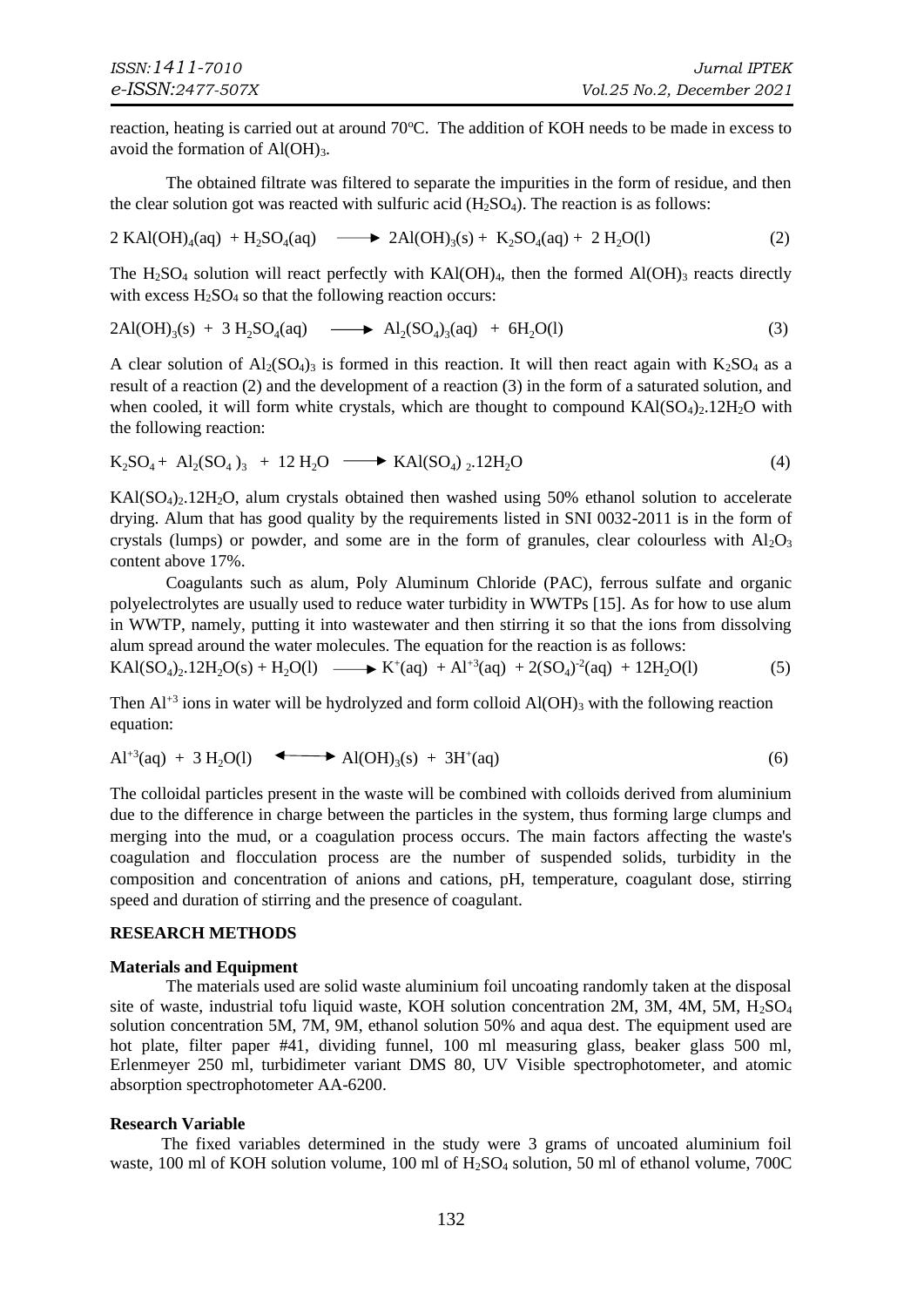heating temperature. Variables determined in the study: KOH concentration: 2M; 3M; 4M; 5M. And the concentration of  $H_2SO_4$ : 5M; 7M; 9M.

# **The procedure of making alum or potassium aluminium sulfate KAl(SO4)2.12H2O**

The process of making alum from uncoated aluminium foil waste consists of several stages, namely:

- a. Preparation. Preparation of raw materials, namely uncoated aluminium foil waste, is collected randomly, washed, and then cut into small pieces to facilitate the dissolving process.
- b. Solution Step. Waste aluminium foil that has been cut and then weighed as much as 3 grams is put into an Erlenmeyer, then 100 ml of KOH solution is added with a predetermined concentration according to the variables (2M, 3M, 4M, 5M) then heated at a temperature of 70<sup>o</sup>C hot plate while stirring until the gas bubbles bubble. Exhausted, and all the aluminium has melted. The results of the dissolution process are then cooled to room temperature and then filtered using filter paper.
- c. Alum Disposition. The filtrate obtained at point c is added 100 ml of  $H_2SO_4$  solution with a concentration of  $(5M, 7M, 9M)$  slowly and heated at  $70^{\circ}$ C until a clear solution is obtained and filtered using Whatman 41 filter paper.  $30^{\circ}$ C and white crystals were obtained.
- d. Washing and drying.. The washing process was carried out using 50 ml of 50% ethanol which aims to speed up drying and then dried in an oven at a temperature of  $105^{\circ}$ C, then weighed, and the yield was calculated.
- e. Calculating % yield of alum can be used the following equation: % Rendemen  $=$  (yield weight/ theoretical weight) x 100% Theoretical weight = raw material weight W % Al x Mr [ $\text{KAl(SO}_4)_2.12\text{H}_2\text{O}$ ] / Mr Al.
- f. Quality test. From the most significant yield results, the quality test is then carried out. The results obtained are then carried out by SNI 0032-2011 quality test.
- g. Performance test. The performance test of the alum produced was applied to the tofu industrial liquid waste by using alum levels ranging from 200 ppm, 400 ppm, 600 ppm and 800 ppm. Then the turbidity test was carried out based on SNI 06-6989.25-2005, colour test based on SNI 6989.80 - 2011, Total Dissolved Solids (TDS) test based on SNI 6989.27-2019.

# **RESULTS AND DISCUSSION**

Aluminium foil packaging on the market has different levels of Al depending on its function and use. Uncoated aluminium foil is generally used for packaging milk, medicine, pharmacy, laboratories, printing businesses, etc. This study used random raw materials, then cleaned and cut into pieces using a sample weight of 3 grams. From the initial analysis results obtained, Al content is 72%.

Theoretical weight = raw material weight W % Al x Mr  $\text{KAl}(\text{SO}_4)_2$ . 12H<sub>2</sub>O / Mr Al

$$
= 3 \times 0.72 \times 474 / 27 = 37.92
$$
 gram

Calculating % Yield = yield weight/ theoretical weight x 100 %

The yield of 3 grams of aluminium foil with 2M KOH solvent and reacted with 5 M  $H<sub>2</sub>SO<sub>4</sub>$ obtained the following results:

% Rendemen =  $19,90 / 37,92 \times 100\% = 53,51\%$ . With the same calculation, the results can be tabled as follows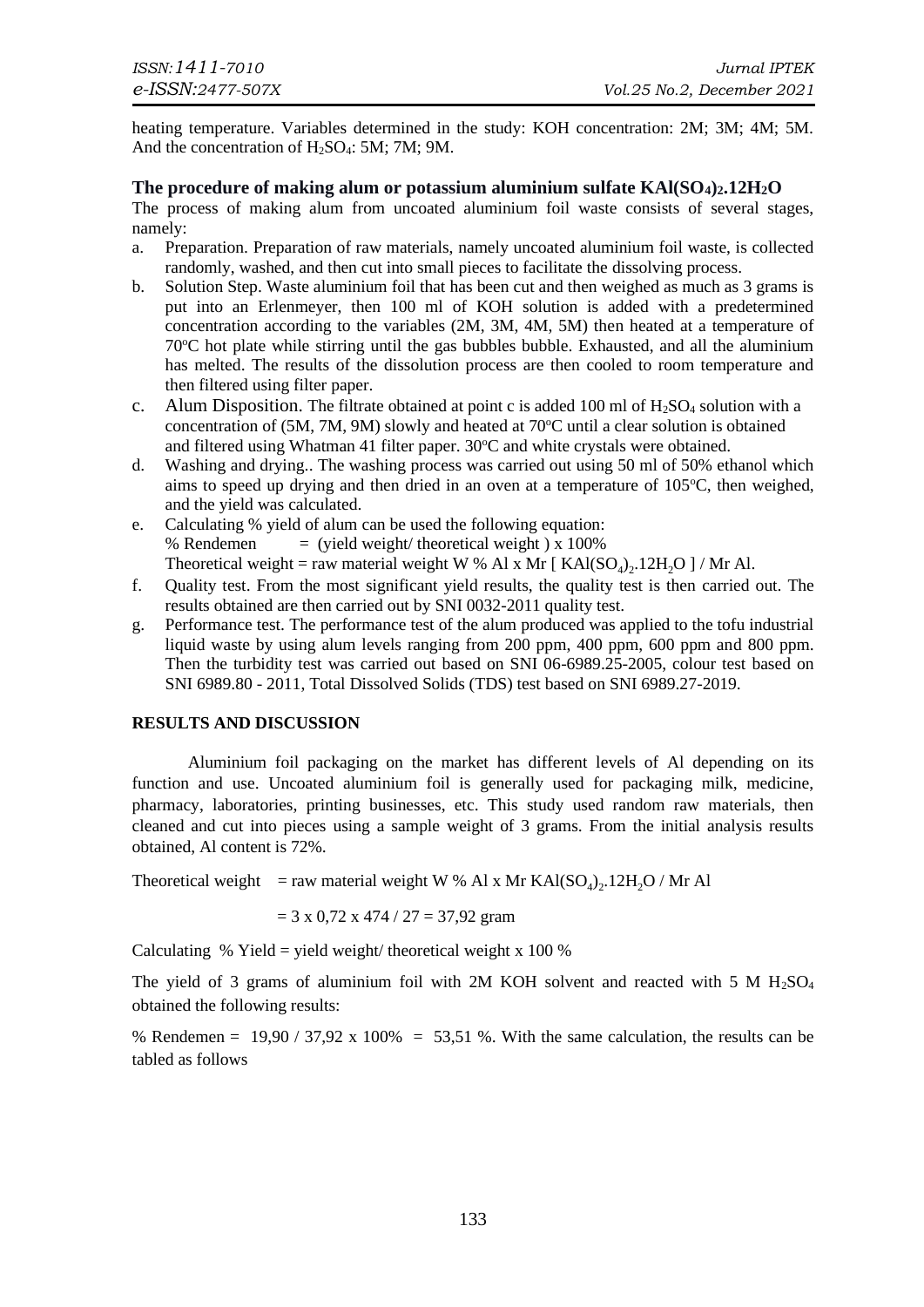| Tabel 1. Alum Yield of Research Results |                                |                |             |          |  |  |  |  |  |
|-----------------------------------------|--------------------------------|----------------|-------------|----------|--|--|--|--|--|
| <b>KOH</b>                              | H <sub>2</sub> SO <sub>4</sub> | Yield weight   | Alum weight | Rendemen |  |  |  |  |  |
| (M)                                     | (M)                            | Average (gram) | Theoretical | (% )     |  |  |  |  |  |
| 50 ml                                   | 50 ml                          |                | (gram)      |          |  |  |  |  |  |
| 2                                       | 5                              | 19,92          | 37,92       | 53,51    |  |  |  |  |  |
| 2                                       |                                | 21,33          | 37,92       | 56,39    |  |  |  |  |  |
| 2                                       | 9                              | 22,14          | 37,92       | 58,39    |  |  |  |  |  |
| 3                                       | 5                              | 24,15          | 37,92       | 63,69    |  |  |  |  |  |
| 3                                       |                                | 21,94          | 37,92       | 57,89    |  |  |  |  |  |
| 3                                       | 9                              | 18,75          | 37,92       | 49,45    |  |  |  |  |  |
| 4                                       | 5                              | 17,22          | 37,92       | 45,11    |  |  |  |  |  |
| 4                                       |                                | 20,14          | 37,92       | 53,11    |  |  |  |  |  |
| 4                                       | 9                              | 18,78          | 37,92       | 49,53    |  |  |  |  |  |
| 5                                       | 5                              | 15,75          | 37,92       | 41,54    |  |  |  |  |  |
| 5                                       |                                | 14,33          | 37,92       | 37,80    |  |  |  |  |  |
| 5                                       | 9                              | 13,99          | 37,92       | 36,90    |  |  |  |  |  |

Table 1 shows that alum's yield ranged from 36.4% to 63.69%. The result was obtained at a concentration of KOH 5M with  $H_2SO_4$  9 M with a weight of 13.99 grams of alum, while at a concentration of KOH 3 M and a concentration of  $H<sub>2</sub>SO<sub>4</sub> 5 M$  obtained alum weight of 24.15 grams which is the highest yield. So the average yield of the research is 50.26%.

From the experiment, the lower the KOH concentration, the reaction that occurs with Al(s) runs slowly. The slow formation of  $H_2$  gas bubbles, and the higher the concentration of KOH, the faster the formation of H2 gas bubbles, which means the quicker the KAl(OH)<sup>4</sup> solution is formed shown in reaction (1). The data in table 1 on the concentration of 2M KOH with the attention of H2SO<sup>4</sup> (5 M, 7 M, 9 M) resulted in a low yield, which was strongly influenced by a relatively high level on average 56.05% when compared to a 5 M KOH concentration resulting in the lowest yield with an average 38.75%. In comparison, the maximum yield was obtained at a concentration of 3 M KOH with a concentration of 5M  $H<sub>2</sub>SO<sub>4</sub>$ , 63.69%, with a weight of 24.15 grams. The product obtained is primarily determined by the Al content of the material used in this case is the Al content of the aluminium foil, the concentration of KOH as a solvent and the concentration of  $H_2SO_4$  as the alum-forming reactant, the reaction temperature, and also stirring.

The study results in the best conditions where the maximum yield was obtained, namely 63.69%, then alum received, were tested for product analysis and compared with the quality standard of SNI 0032 – 2011.

| Parameter               | Unit  | Alum result study | Alum (Standards)* |
|-------------------------|-------|-------------------|-------------------|
| $\text{Al}_2\text{O}_3$ | $\%$  | 15,18             | Min $17$          |
| The undissoved part     | $\%$  | 1,52              | Maks $0.5$        |
| Fe                      | $\%$  | 0,0009            | <b>Maks 0,007</b> |
| Pb                      | mg/kg | <1,75             | Maks 50           |
| As                      | mg/kg | 4,95              | Maks 50           |
| $H_2SO_4$ free          | $\%$  | < 0.1             | Maks $0,1$        |
|                         |       |                   | *) SNI 0032-2011  |

Tabel 2. Alum Product Analysis Results Results

Table 2 shows that the level of  $A<sub>2</sub>O<sub>3</sub>$  according to the SNI quality requirements is at least 17%, and the alum produced from the research results is a maximum of 15.18%, while all other parameters meet the SNI standard. Although the level of  $A_2O_3$  in alum research results is lower than SNI, it is not a problem because the main target in this study is for internal use, such as the use of WWTP in the tofu industry. If the resulting alum contains  $Al_2O_3$ , which is small or lower than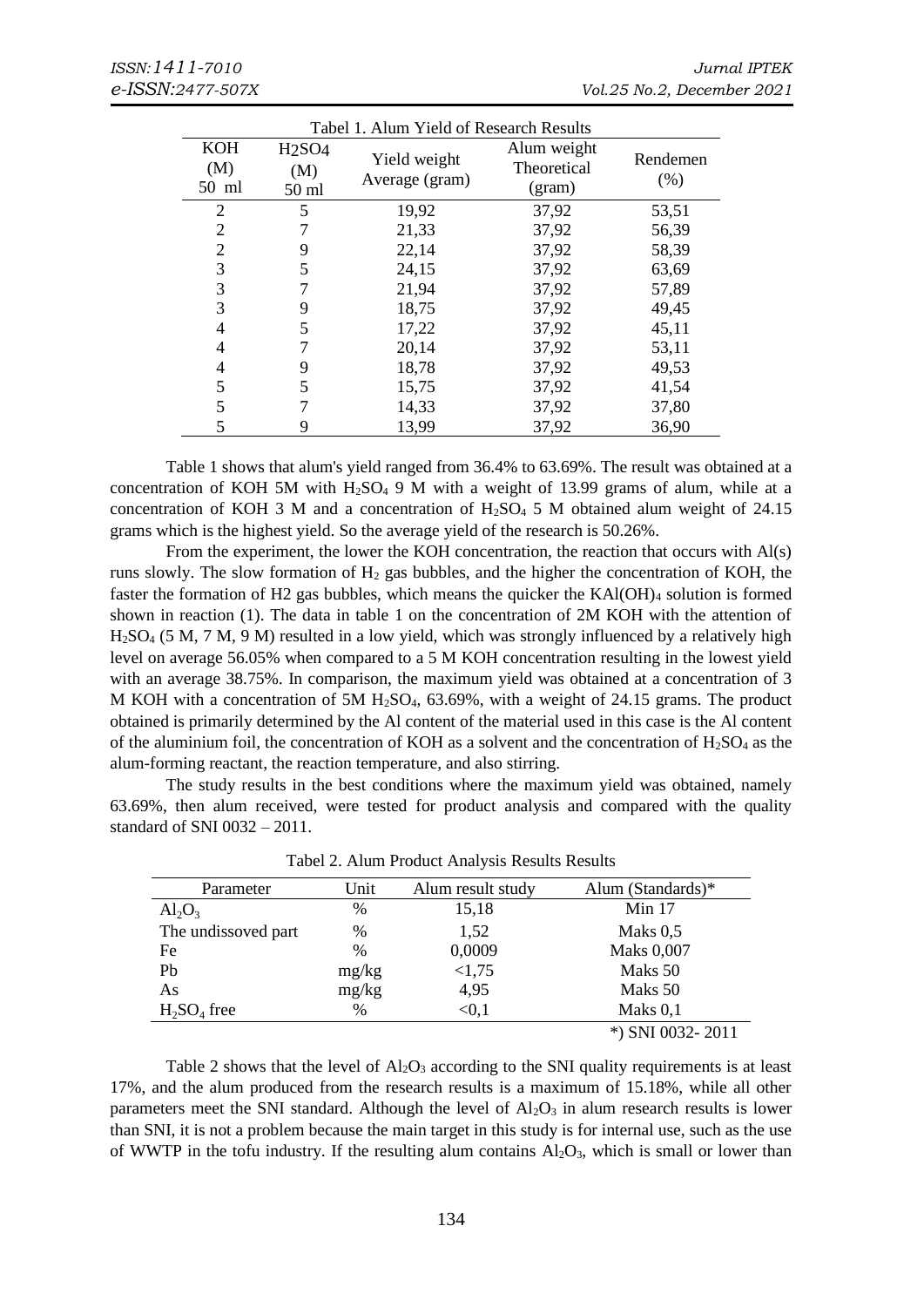the SNI quality standard, it is used as a coagulant in the WWTP. Then in its application, it will require a higher amount when compared to commercial alum.

The alum produced can be used as a coagulant. A performance test of the alum produced is carried out on the liquid waste of the tofu industry. Alum is used as a coagulant because it can stabilize the colloidal charge of suspended solids so that fine floc is formed, which can be precipitated. These fine flocs that have been formed are then combined with slow stirring to form large flocs that are quickly deposited.

When the coagulant is reacted with tofu wastewater, the colloidal particles in the tofu waste will undergo a merging process from small particles to large ones due to the difference in charge between the colloidal particles and the coagulant from alum. Below are the results of the effectiveness test of alum in tofu industrial wastewater.

| Alum<br>Concentration<br>(ppm) | Color<br>(unitPt-<br>$Co$ ) | Degradation<br>% | Turbidity<br>(NTU) | Degradation<br>$\%$ | <b>TDS</b><br>(mg/L) | Degradation<br>$\%$      |
|--------------------------------|-----------------------------|------------------|--------------------|---------------------|----------------------|--------------------------|
| Blangko                        | 0,55                        | -                | 670                |                     | 5,350                | $\overline{\phantom{a}}$ |
| <b>200</b>                     | 0,30                        | 45               | 35                 | 94,78               | 4,010                | 25,05                    |
| 400                            | 0,25                        | 54               | 32,1               | 95,20               | 2,985                | 44,21                    |
| 600                            | 0.22                        | 60               | 30,4               | 95,46               | 2,036                | 61,94                    |
| 800                            | 0,20                        | 64               | 28,2               | 95,80               | 1,855                | 63,33                    |

Tabel 3. Test Results of the Effectiveness of Alum on Tofu Industrial Liquid Waste

Table 3, the results of testing the effectiveness of alum show that the higher the level of alum used, the higher the quality of the tested tofu industrial wastewater. This can be seen in the decrease in colour units which have initially been worth 0.48 units of Pt-Co after added alum. The 800 ppm colour unit experiment became 0.20 Pt-Co units, which means it can reduce the colour unit by 64% and the Normal Turbidity Unit (NTU), which was originally valued at 670 and after adding alum to 28.2, it decreased by 95.8%. In contrast, total dissolved solids (TDS) dropped from 5,350 to 1,855, reducing 63.33%. From the results obtained, it turns out that the liquid waste of the tofu industry that has been given 800 ppm alum from the research results can meet the standard of raw water quality that can be treated, by SNI 6773:2008 part of the technical requirements for the quality of natural water that can be processed by the Drinking Water Treatment Plant (IPA), namely maximum turbidity 600 NTU or 400 mg/L SiO2; colour content does not exceed 100 units of Pt-Co. It is hoped that the tofu industry will make WWTPs and make their alum from aluminium foil waste, which is often found in solid waste storage sites, to directly provide jobs for the surrounding community and reduce solid waste cannot be decomposed in decades.

# **CONCLUSION**

From the research can be concluded as follow:

- 1. Uncoated aluminium foil waste with an average aluminium of 72% can produce potassium aluminium sulfate,  $KAI(SO<sub>4</sub>)<sub>2</sub>$ .12H<sub>2</sub>O or alum.
- 2. The optimal yield reached 63.69%, with the level of  $Al_2O_3$  15.18% obtained by processing 3 grams of uncoated aluminium foil using KOH 3M concentration and  $H<sub>2</sub>SO<sub>4</sub> 5M$ concentration.

The resulting alum can improve the quality of liquid waste industry tofu. The maximum use of alum was achieved at a concentration of 800 ppm. There is a decrease in colour units (Pt-Co units) in the waste by 58.33%, a decrease in NTU by 95.8%, and a decrease in TDS by 65.34%. the performance of alum in tofu waste can meet the quality standards of raw water that can be treated according to SNI 6773:2008.